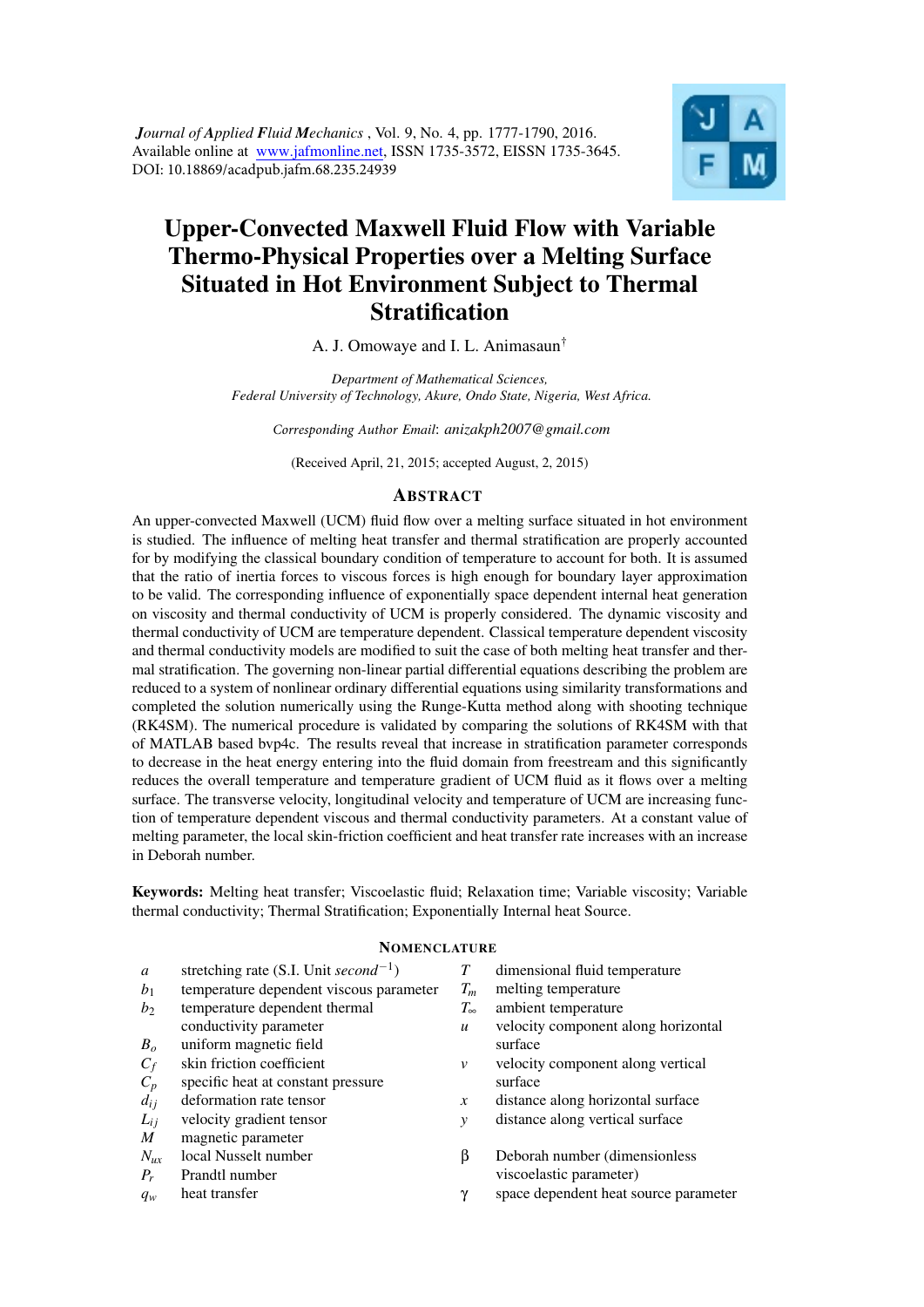- ε dimensionless temperature dependent thermal conductivity parameter
- η similarity variable
- θ dimensionless temperature
- $\vartheta$  kinematics viscosity
- κ thermal conducitivity
- λ dimensional relaxation time
- *µ* dynamic viscosity of UCM fluid

## 1. INTRODUCTION

The analysis and description of boundary layer flow together with heat transfer of an incompressible fluid on a stretching horizontal surface has gained attention of many researchers. Series of investigations have been carried out towards the understanding of the dynamics of viscoelastic material since the contribution of James Clerk Maxwell in 1867 to the body of knowledge. The dynamics of material having the properties of elasticity and viscosity when undergoing deformation is a fundamental topic in fluid dynamics. This kind of material referred to as Maxwell fluid has attracted the attention of many researchers due to its wide industrial and technical applications. The upper-convected Maxwell model can be described as the generalization of the Maxwell material for the case of large deformation using the upper-convected time derivative (also known as Oldyrold derivative) which is the rate of change of some tensor property of a small parcel of fluid that is written in the coordinate system stretching with the fluid. It is worth noticing that mathematical model of upper-convected Maxwell has been described (or defined) as a function of stress tensor, relaxation time, upper convected time derivative of stress tensor, fluid velocity, material viscosity at steady simple shear and tensor of the deformation rate.

It is a common known fact in rheology that given enough time, even a solid-like material will flow Barnes *et al.* (1989). In view of this, a dimensionless number that incorporates both the elasticity and viscosity of material is required. Poole (2012) reported the history behind the gi[ven name "Deborah"](#page-11-0) and further explained Deborah number as the ratio of time it takes for a material to adjust to deformations according t[o Eugene C. B](#page-12-0)ingham and Markus Reiner. In view of this, Sadeghy *et al.* (2005) investigated Sakiadis flow of a UCM fluid. The role played by a fluid's elasticity on the characteristics of its Sakiadis flow was analyzed. In the same context, it wa[s reported that at high](#page-12-1) Deborah number, UCM flow corresponds to

- ξ dimensionless temperature dependent
	- viscous parameter
- ρ density of UCM fluid
- σ electric conductivity
- $\tau_{ij}$  tensor notation τ*<sup>w</sup>* skin friction
- ψ stream function
- 

solid-like behavior and low Deborah numbers to fluid-like behavior. Recently, Shateyi *et al.* (2015) investigated entropy generation on a magnetohydrodynamic flow and heat transfer of a Maxwell fluid over a stretching sheet in a Darcian porous medium. In t[he research, a](#page-13-0) [new n](#page-13-0)umerical scheme (Chebyshev spectral collocation method) was adopted to solve the nonlinear systems of boundary value problem.

Considering some rheological complex fluids such as polymer solutions, blood, ice creams and synovia fluid, Abbas *et al.* (2006) argued that the second-grade fluid model adopted in the work of Fosdick and Rajagopal (1979) does not give reasonable results for flows of highly elastic fl[uids \(polymer melts\)](#page-11-1) that occur at high Deborah number. For such situations the up[per-convected Maxwell](#page-11-2) [\(UCM\)](#page-11-2) model is quite appropriate. Using the UCM model, MHD boundary layer flow of a UCM fluid in a rectangular porous channel was successfully investigated. The study on dynamics of upper-convected Maxwell fluid is extended in Hayat *et al.* (2006) and reported that boundary layer thickness decreases by increasing the magnitude of MHD parameter, suction/injection velocity parameter and relaxation time [parameter. In recent](#page-12-2) years, many researchers has investigated and reported the effect of some parameters on upper-convected Maxwell fluid flow (see Sadeghy *et al.* (2006), Abbas *et al.* (2008), Sadeghy *et al.* (2009), Pop *et al.* (2012), Motsa *et al.* (2012), Mustafa *et al.* (2012), Prasad *et al.* (2013) and Animasaun *et al.* (2015)).

[Internal ener](#page-12-3)[gy generation can b](#page-12-4)[e explained as](#page-12-5) [a scien](#page-12-5)t[ific method of genera](#page-12-6)ting [heat energy](#page-11-3) [within a bod](#page-11-3)y by chemical, electrical or nuclear process. Natural convection induced by internal heat generation is a common phenomenon in nature. Crepeau and Clarksean (1997) have reported a similarity solution of a fluid problem along a vertical plate with constant temperature in the presence of an exponential decaying heat generatio[n term under the assumption tha](#page-11-4)t the fluid has an internal volumetric heat generation.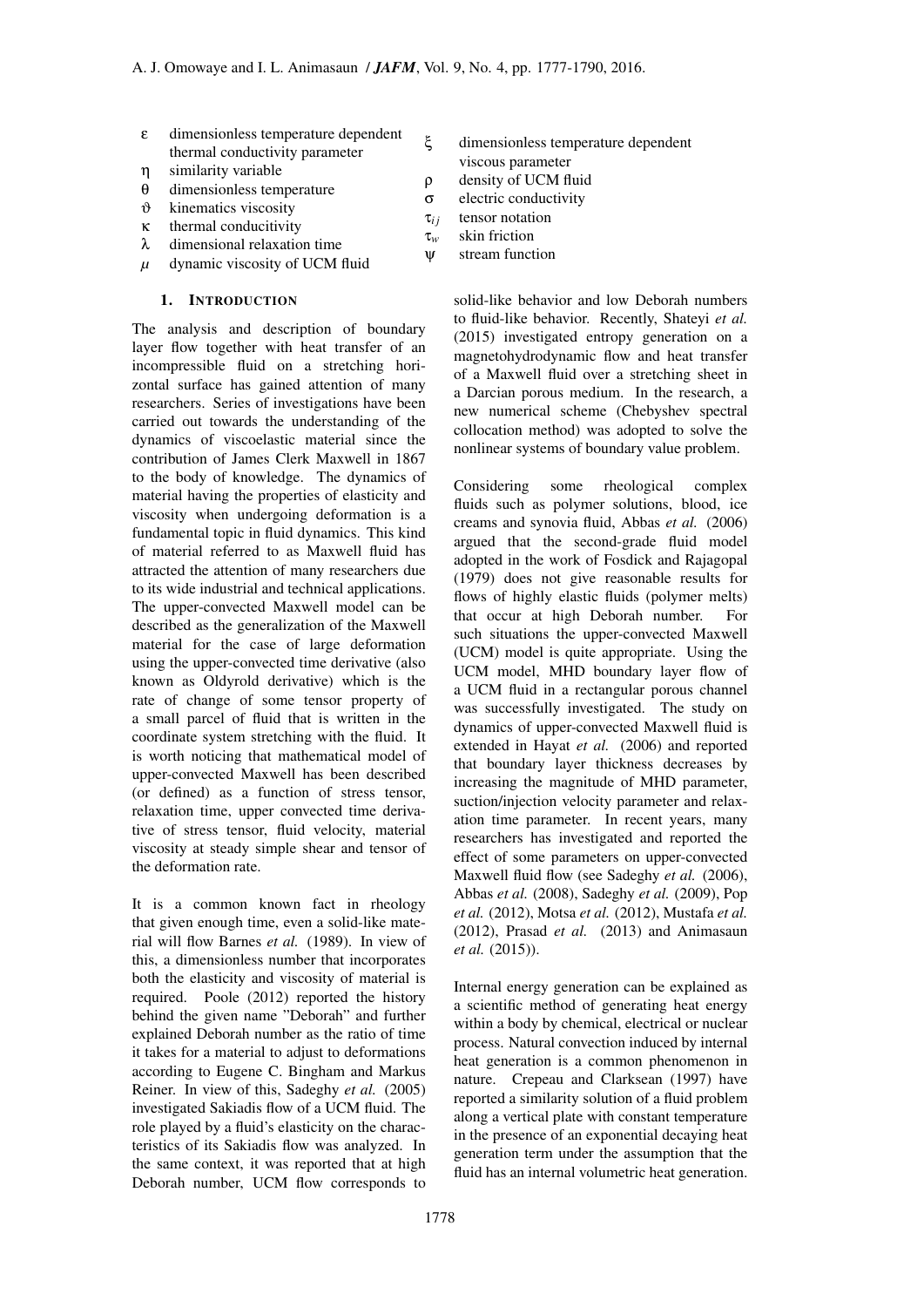In many situations, there may be appreciable temperature difference between the surface and the ambient fluid. This necessitates the consideration of temperature dependent heat source(s) that may exert a strong influence on the heat transfer characteristics (see Salem and El-Aziz (2007)). Salem and El-Aziz (2008) further stated that exact modeling of internal heat generation or absorption is quite difficult and argued that some simple m[athematical](#page-12-7) [models can exp](#page-12-7)re[ss its average behavior for](#page-13-1) most physical situations. Recently, Animasaun *et al.* (2015) reported that when the plastic dynamic viscosity and thermal conductivity of non-Newtonian Casson fluid are considered as temperature dependent, exponential[ly decaying](#page-11-5) [internal heat ge](#page-11-5)neration parameter is an important dimensionless number that can be used to increase velocity and temperature of the fluid as it flows.

Effect of this internally generated heat energy on the surface may lead to melting of solid surface. From the knowledge of kinetic theory of matter, some solids may melt if expose to a high temperature. In an earlier study, the effect of melting on heat transfer was studied by Yin-Chao and Tien (1963) for the Leveque problem. The tangential velocity profile is assumed to be linear. It was further reported by Tien and Yen (1965) that the approximation in Yin-Cha[o and](#page-13-2) [Tien \(1963\)](#page-13-2) is valid if one deals with a high Prandtl number fluid so that the significant temperature change takes place only [within a thin](#page-13-3) [layer o](#page-13-3)f fluid immediately adjace[nt to the solid](#page-13-2) [boundary an](#page-13-2)d consequently the velocity profile inside this thin layer can be approximated by a linear segment. In addition, effect of melting on heat transfer between melting body and surrounding fluid qualitatively from the point of view of boundary layer theory was investigated. This contribution to the existing knowledge attracted Epstein (1975) to present a note on a systematic method of calculating steady state melting rates in all circumstances involving the melting of solid bodies immersed in streams of warm[er fluid of the s](#page-11-6)ame material. In the same context, relationship between boundary condition of evaporation and that of melting is discussed. In recent years, many researchers have investigated and reported the effect of melting parameters; for details see Pop *et al.* (2010), Ishak *et al.* (2010) and Hayat *et al.* (2013).

In all of the above mentioned stu[dies, fluid](#page-12-8) [viscosi](#page-12-8)t[y and thermal condu](#page-12-9)ctivit[y have been](#page-12-10) [assume](#page-12-10)d to be constant function of temperature within the boundary layer. However, it is known that physical properties of the fluid may change significantly when expose to internal generated temperature. For lubricating fluids, heat generated by the internal friction and the corresponding rise in temperature affect the viscosity of UCM and so the viscosity of UCM can no longer be assumed constant. In a case of melting as reported by many researchers (i.e. Fukusako and Yamada (1999), Pop *et al.* (2010), Ishak *et al.* (2010), Hayat *et al.* (2013)), it is worth mentioning that temperature of fluid layers at free stream may also have significant effec[t on the intermolecular force](#page-12-11)s [of upper](#page-12-8) [convec](#page-12-8)t[ed Maxwell fluid](#page-12-9). [The increase o](#page-12-12)f temperature may also leads to a local increase in the transport phenomena by reducing the viscosity across the momentum boundary layer and so the heat transfer rate at the wall may also be affected greatly.

According to Batchelor (1987), Animasaun (2015a) and Meyers *et al.* (2006), it is a well-known fact that properties which are most sensitive to temperature rise are viscosity and th[ermal conductivity](#page-11-7). [Recently,](#page-11-8) [Mukhop](#page-11-8)adhyay (2013) [considered th](#page-12-13)is same fact in order to explain stagnation point flow behavior on non-melting surface. Motivated by all the works mentioned above, it is of [interest to contribute to](#page-12-14) the body of knowledge by studying the dynamics of upper-convected Maxwell fluid flow considering a case in which the influence of temperature on viscosity and thermal conductivity is properly accounted for. In this study we aim at investigating UCM fluid flow along a melting surface situated in hot environment which subjects the flow to thermal stratification. This is achieved by modifying and incorporating all the necessary term(s) into the boundary layer equation in line with boundary layer theory and heat transfer theory. Also, to unravel effects of corresponding parameters on the physical quantities of UCM fluid flow with variable thermo-physical properties towards hot environment. Lastly, to complements the research of Hayat *et al.* (2013), Mustafa *et al.* (2012), Pop *et al.* (2010), and Prasad *et al.* (2013).

It is evident that the results o[btained from](#page-12-10) [the pre](#page-12-10)[sent investigation w](#page-12-5)i[ll provide useful](#page-12-8) info[rmation for various](#page-12-6) industrial applications. In this paper, in section 2 we presents the mathematical formulation of the problem, in section 3 the numerical solution is presented, in section 4 the results and discussions are explained and in section 5 we presents the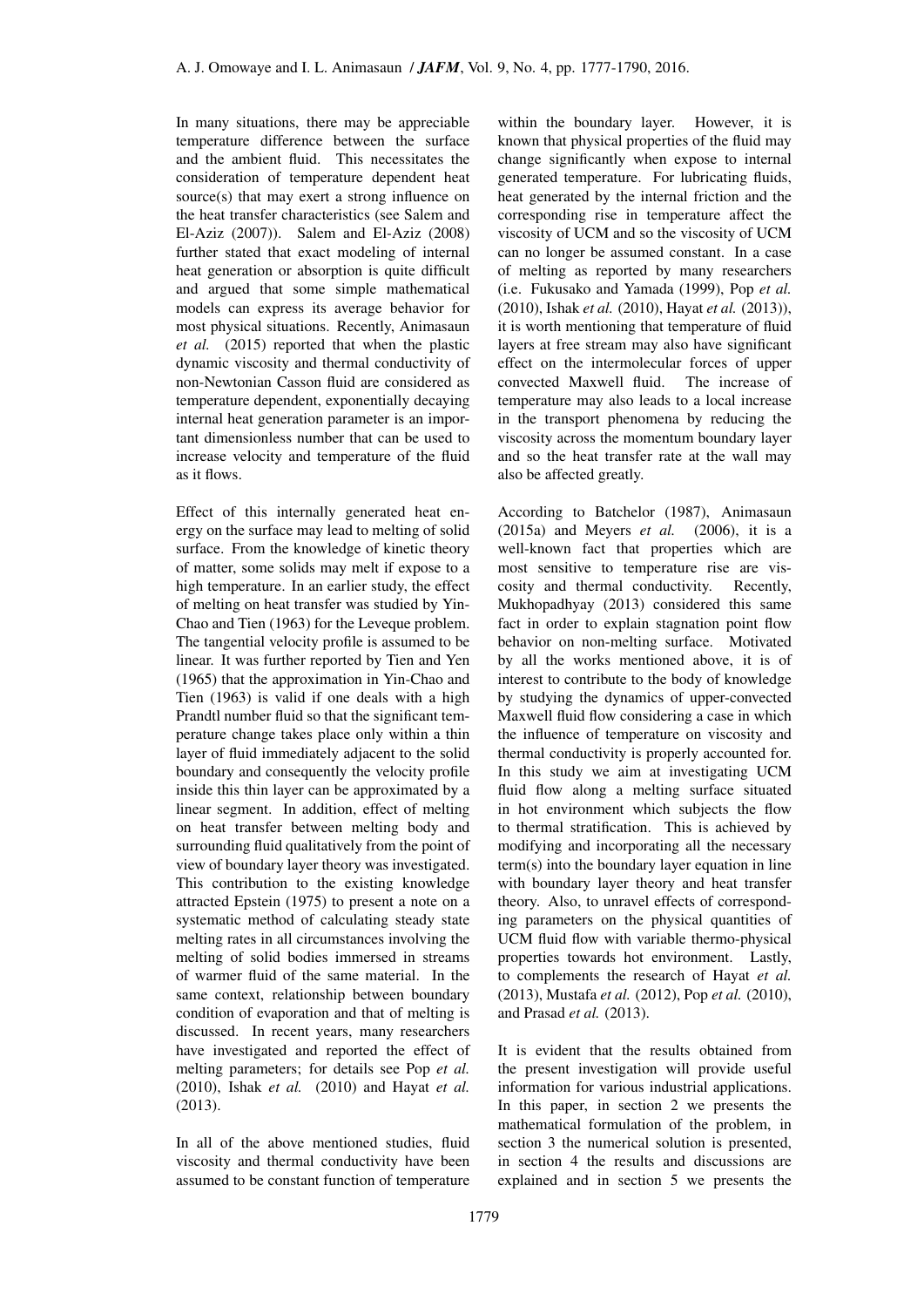conclusions based on the findings.

#### 2. MATHEMATICAL FORMULATION

We consider steady and incompressible upperconvected Maxwell (UCM) fluid flow with variable thermo-physical properties along a melting surface situated in a hot environment. The flow under consideration is assumed to occupy the domain  $0 \le y < \infty$  as shown in the Fig. 1. Boundary layer equations which best describe upper convected Maxwell fluid flow can be derived starting from Cauchy equations of motion. Following (Dunn and Rajagopal (1995) and



Fig. 1. Physical Configuration.

Sadeghy *et al.* (2005)), steady two-dimensional fluid flow can be written as

$$
\frac{\partial u}{\partial x} + \frac{\partial v}{\partial y} = 0,\tag{1}
$$

$$
u\frac{\partial u}{\partial x} + v\frac{\partial u}{\partial y} = -\frac{1}{\rho}\frac{\partial p}{\partial x} + \frac{1}{\rho}\left(\frac{\partial \tau_{xx}}{\partial x} + \frac{\partial \tau_{xy}}{\partial y}\right), (2)
$$

<span id="page-3-0"></span>
$$
u\frac{\partial v}{\partial x} + v\frac{\partial v}{\partial y} = -\frac{1}{\rho}\frac{\partial p}{\partial y} + \frac{1}{\rho}\left(\frac{\partial \tau_{yx}}{\partial x} + \frac{\partial \tau_{yy}}{\partial y}\right).
$$
 (3)

<span id="page-3-1"></span>Where  $\rho$  is the density of the steady upperconvected Maxwell fluid. Poole (2012) explained that in steady simple shear flow (SSSF), the dominant elastic force will be due to the first normal-stress difference  $(\tau_{xx}, \tau_{yy})$  and the viscous force is simply the shear stress  $(\tau_{xy})$ . In Eq. (2) and Eq. (3), elastic terms are  $\frac{\partial \tau_{xx}}{\partial x}$  and  $\frac{\partial \tau_{yy}}{\partial y}$ . The viscous terms are  $\frac{\partial \tau_{yy}}{\partial y}$  and  $\frac{\partial \tau_{yx}}{\partial x}$ . Using order of magnitude as introduced by Ludwig Prandtl and stated in [Sc](#page-3-1)hichting (1964), it is valid to say t[ha](#page-3-0)t

$$
u = O(1), v = O(\delta), x = O(1), y = O(\delta), (4)
$$

and easy to show that in Eqs. (2) and (3), order of magnitude of the two elastic terms and order of magnitude of the two viscous terms are the same if

$$
\frac{\tau_{xx}}{\rho}=O(1),\ \frac{\tau_{xy}}{\rho}=O(\delta),\ \frac{\tau_{yy}}{\rho}=O(\delta^2). \quad (5)
$$

<span id="page-3-2"></span>This condition can be found in Sadeghy *et al.* (2005). Elastic effects should be considered in a boundary layer only for those viscoelastic fluids for which  $\tau_{xx}$  is of an order larger than  $\tau_{xy}$  and τ*yy*. Not all viscoelastic fluid m[odels can meet](#page-12-1) [such a](#page-12-1) strong restrictive condition. Assuming that a fluid can be found for which the order estimates as given by Eq. (5) really hold; the stress components of a UCM fluid can indeed be represented by the above order estimates justifying the use of such a model in the present work. The equations of motions c[an](#page-3-2) be simplified to

$$
u\frac{\partial u}{\partial x} + v\frac{\partial u}{\partial y} = -\frac{1}{\rho}\frac{\partial p}{\partial x} + \frac{1}{\rho}\left(\frac{\partial \tau_{xx}}{\partial x} + \frac{\partial \tau_{xy}}{\partial y}\right), \tag{6}
$$

$$
0 + 0 = -\frac{1}{\rho} \frac{\partial p}{\partial y} + \frac{1}{\rho} (0 + 0). \tag{7}
$$

In the presence of pressure gradient, the equations of motions together with continuity equation can be written as

<span id="page-3-3"></span>
$$
\frac{\partial u}{\partial x} + \frac{\partial v}{\partial y} = 0,\tag{8}
$$

$$
u\frac{\partial u}{\partial x} + v\frac{\partial u}{\partial y} = -\frac{1}{\rho}\frac{\partial p}{\partial x} + \frac{1}{\rho}\left(\frac{\partial \tau_{xx}}{\partial x} + \frac{\partial \tau_{xy}}{\partial y}\right), (9)
$$

<span id="page-3-4"></span>In Eq. (8) and Eq. (9), there exist five dependent variables which are  $p$ ,  $u$ ,  $v$ ,  $\tau_{xx}$  and  $\tau_{xy}$ . In order to resolve this (i.e. to make the number of unknowns equal to the number of equations), a consti[tu](#page-3-3)tive equati[on](#page-3-4) relating stress components to the deformation field is needed. For a Maxwell fluid, the stress tensor  $(\tau_{ij})$  can be related to the deformation-rate tensor  $(d_{ij})$  as presented in Larson (1988) and Sadeghy *et al.* (2005) as

$$
\left(\tau_{ij} + \lambda \frac{\Delta \tau_{ij}}{\Delta t}\right) = 2\mu^c d_{ij} \tag{10}
$$

<span id="page-3-5"></span>[The tim](#page-12-1)e derivative  $\left(\frac{\Delta}{\Delta t}\right)$  appearing in Eq. (10) is the so-called upper-convected time derivative which has been devised to satisfy the requirements of continuum mechanics (i.e. material objectivity and frame indifference; see Lar[son](#page-3-5) (1988) and Sadeghy *et al.* (2005)). In this paper, the zero-shear rate viscosity is denoted as *µ c* .

$$
\frac{\Delta \tau_{ij}}{\Delta t} = \frac{D \tau_{ij}}{Dt} - L_{jk} \tau_{ik} - L_{ik} \tau_{kj}
$$
(11)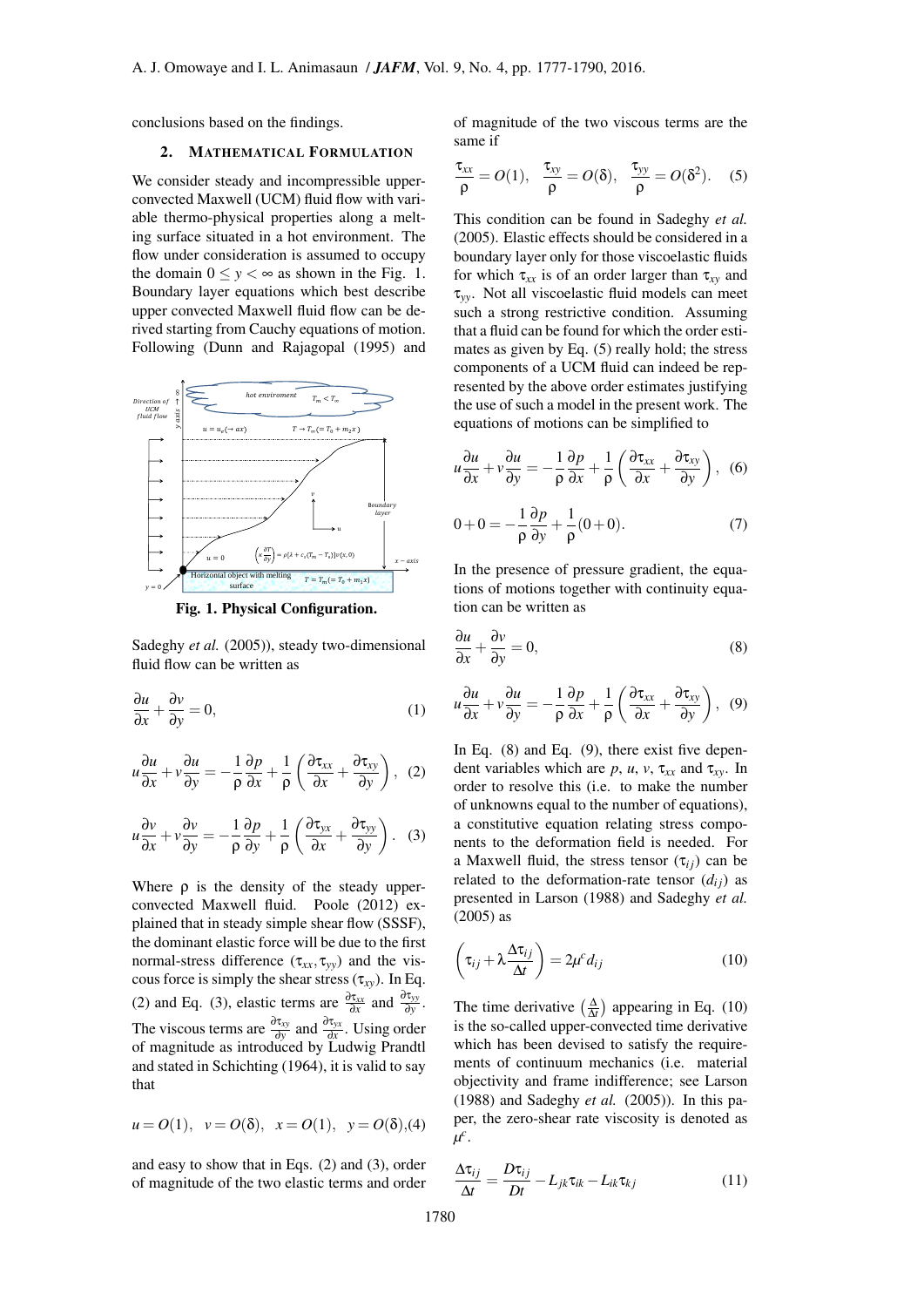In Eq.  $(11)$ ,  $L_{ij}$  is the velocity gradient tensor. The Bernoulli equation for the free stream flow just above the boundary layer where there is no viscous shear,

$$
\frac{p}{\rho} + \frac{u_e^2}{2} = constant
$$

can be differentiated and used to eliminate the pressure gradient Lienhard-IV and Lienhard-V (2008)

$$
-\frac{1}{\rho}\frac{\partial p}{\partial x} = u_e \frac{\partial u_e}{\partial x}
$$

Since the flow is along flat horizontal melting plate, pressure *p* and stretching velocity at the free stream  $u_e$  are constant; hence  $u_e \frac{\partial u_e}{\partial x}$  varnishes from the momentum equation. For an incompressible fluid obeying upper convected Maxwell model, the *x−*momentum equation can be simplified using the usual boundary layer theory approximations and then obtain

$$
u\frac{\partial u}{\partial x} + v\frac{\partial u}{\partial y} + \lambda \left( u^2 \frac{\partial^2 u}{\partial x^2} + v^2 \frac{\partial^2 u}{\partial y^2} + 2uv \frac{\partial^2 u}{\partial x \partial y} \right) =
$$
  

$$
\frac{\mu}{\rho} \frac{\partial^2 u}{\partial y^2} - \frac{\sigma B^2}{\rho} \left( u + \lambda v \frac{\partial u}{\partial y} \right)
$$
(12)

<span id="page-4-0"></span>In this study on Maxwell fluid flow, it is assumed that the normal stress is of the same order of magnitude as that of the shear stress in addition to the usual boundary layer approximation for deriving the component of the momentum boundary layer Eq. (12). This is properly accounted for by introducing  $\frac{\sigma B^2}{9}$ ρ ( λ*v* ∂*u* ∂*y*  $\int$  into the momentum Eq.  $(12)$ . In this present study, it is important to state that exponential heat source is adopted to account [for](#page-4-0) internal distribution of temperature in energy equation. This concept can be traced to the idea of Crepeau and Clarksean (1997), Sal[em](#page-4-0) and El-Aziz (2007), Salem and El-Aziz (2008), Reddy and Reddy (2011) and Animasaun *et al.* (2015). The energy equation can be written as

$$
u\frac{\partial T}{\partial x} + v\frac{\partial T}{\partial y} = \frac{\kappa}{\rho C_p}\frac{\partial^2 T}{\partial y^2} + \frac{Q_o(T_\infty - T_o)}{\rho C_p}e^{-ny\sqrt{\frac{a}{\delta}}}
$$
(13)

Equations (8), (12) and (13) are subject to the following boundary conditions

<span id="page-4-2"></span>
$$
u = 0, \quad \kappa \left(\frac{\partial T}{\partial y}\right) = \rho \left[\lambda^* + c_s (T_m - T_o^*)\right] v(x, 0),
$$
  

$$
T = T_m, \quad at \quad y = 0,
$$
 (14)

$$
u \to ax, \quad T \to T_{\infty}, \quad as \quad y \to \infty. \tag{15}
$$

<span id="page-4-3"></span> $\kappa$  is the thermal conductivity,  $\lambda^*$  is the latent heat of the fluid and *c<sup>s</sup>* is the heat capacity of the solid surface. In order to solve the problem completely in unbounded domains, it is possible to augment the boundary conditions by assuming certain asymptotic structures for the solutions at infinity. The formulation of the second term in boundary Eq. (14) states that the heat conducted to the melting surface is equal to the heat of melting plus the sensible heat required to raise the solid temperature  $T_o^*$  to its melting temperature  $T_m$  ([for](#page-4-2) details, see Epstein and Cho (1976)). The increase of temperature may also leads to a local increase in the transport phenomena by reducing the viscosity across the momentum boundary layer and s[o the](#page-11-10) [heat transfer rate at](#page-11-10) the wall may also be affected greatly. Due to this, it is very important to account for the influence of temperature on the thermo-physical properties of UCM fluid as it flows over a melting surface within the boundary layer. However, it is known that physical properties of the fluid may change significantly when expose to space dependent internal generated temperature. For lubricating fluids, heat generated by the internal friction and the corresponding rise in temperature affect the viscosity of the fluid and so the fluid viscosity can no longer be assumed constant. In order to account for the variation in thermo-physical properties of the fluid as it flows past a horizontal melting surface, it is valid to consider the mathematical model of temperature dependent viscosity model used in Animasaun (2015b) and Sivagnana *et al.* (2009) which was developed using the experimental data of Batchelor (1987) together with the mathematical model of temperature dependent th[ermal conductivity m](#page-11-11)odel of [Charraudeau \(1975\)](#page-13-4) as

$$
\mu(T) = \mu^* [a_1 + b_1(T_w - T)],
$$
  
\n
$$
\kappa(T) = \kappa^* [a_2 + b_2(T - T_{\infty})],
$$
\n(16)

<span id="page-4-4"></span>These mathematical models together with classical similarity variables for temperature are modified to

$$
\mu(T) = \mu^* [a_1 + b_1 (T_{\infty} - T)], \ \ \theta = \frac{T - T_m}{T_{\infty} - T_o},
$$

$$
\kappa(T) = \kappa^* [a_2 + b_2 (T - T_m)] \tag{17}
$$

<span id="page-4-1"></span>From these equations, it is valid to say that

$$
T_{\infty}-T=(1-\theta)(T_{\infty}-T_o)-m_1x
$$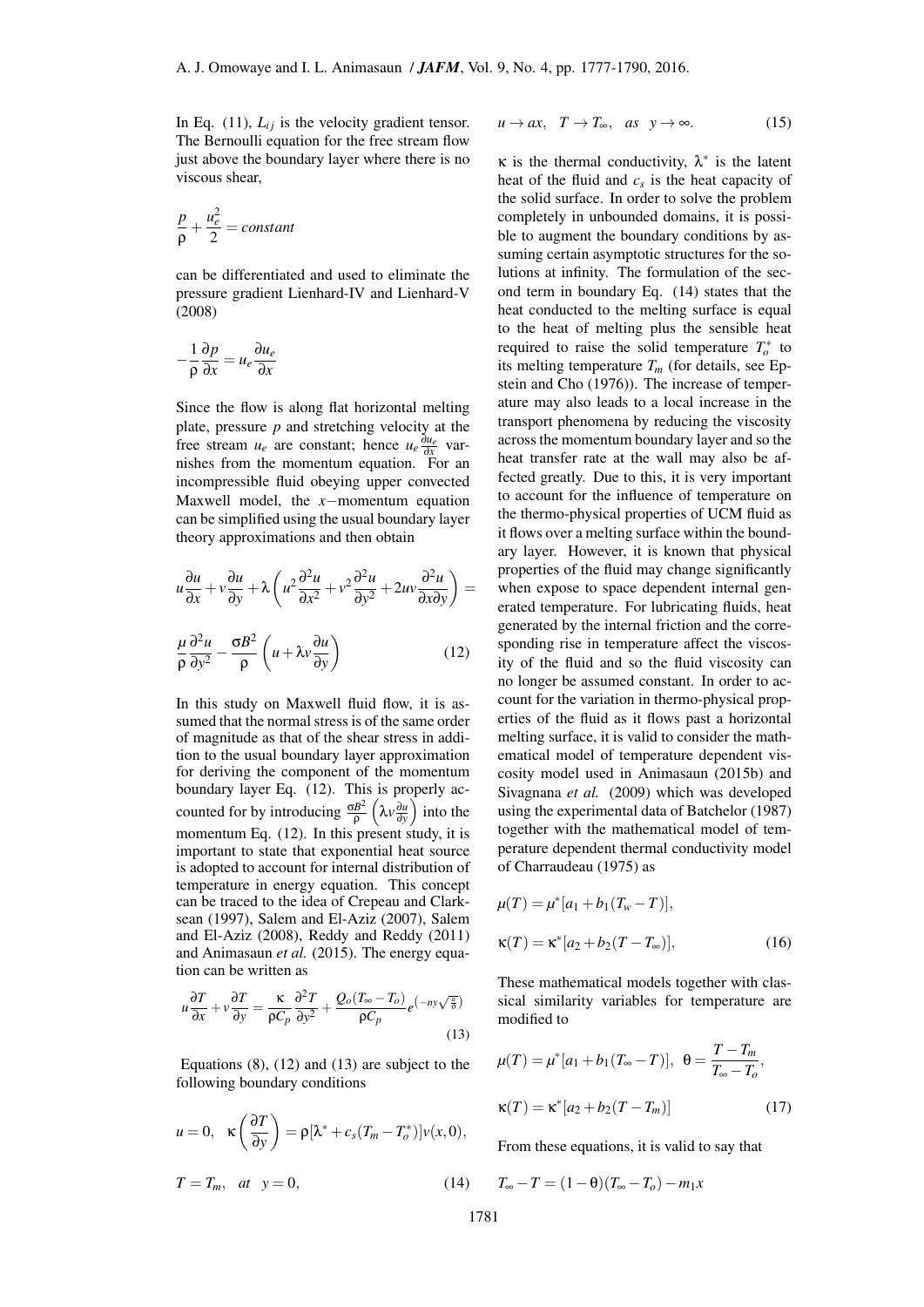In this study, the idea of Animasaun (2015a) and Vimala and Loganthan (2015) is followed to define thermal stratification  $T_m$  at the melting wall  $(y = 0)$  and at the free stream  $(T_{\infty})$  are defined as

$$
T_m = T_o + m_1 x, \quad T_{\infty} = T_o + m_2 x. \tag{18}
$$

From these models, the following relations can be easily deduced

$$
b_1(T_m-T_o) = b_1m_1x
$$
,  $b_1(T_\infty-T_o) = b_1m_2x.(19)$ 

<span id="page-5-0"></span>*T<sup>o</sup>* is known as reference temperature. It is worth noticing from Eq. (19) that there exist two differences in temperature due to stratification that occur across the UCM fluid as it flows over a melting surface. These proposed models implies that effect of temperature on (i) the viscosity of UCM at the [melt](#page-5-0)ing wall (ii) the viscosity of UCM at the free stream may be investigated separately. In view of this, it is valid to define temperature dependent viscous parameter ξ as first term in Eq. (20). The ratio of the two terms can thus produce the dimensionless stratification  $S_t$  parameter

$$
\xi = b_1 (T_{\infty} - T_o), \ b_1 (T_m - T_o) = \xi S_t, \ S_t = \frac{m_1}{m_2}
$$
\n(20)

Upon using Eq.  $(17)$  - Eq.  $(20)$ , we obtain

$$
u\frac{\partial u}{\partial x} + v\frac{\partial u}{\partial y} + \lambda \left( u^2 \frac{\partial^2 u}{\partial x^2} + v^2 \frac{\partial^2 u}{\partial y^2} + 2uv \frac{\partial^2 u}{\partial x \partial y} \right) =
$$
  

$$
\vartheta^* [a_1 + \xi - \theta \xi - \xi S_t] \frac{\partial^2 u}{\partial y^2} - \vartheta^* \xi \frac{\partial \theta}{\partial y} \frac{\partial u}{\partial y}
$$
  

$$
-\frac{\sigma B^2}{\rho} \left( u + \lambda v \frac{\partial u}{\partial y} \right)
$$
(21)

$$
u\frac{\partial T}{\partial x} + v\frac{\partial T}{\partial y} = \frac{\kappa^*[a_2 + \theta \varepsilon](T_\infty - T_o)}{\rho C_p} \frac{\partial^2 \theta}{\partial y^2}
$$

$$
+\frac{\kappa^* b_2}{\rho C_p} (T_\infty - T_o)^2 \left(\frac{\partial \theta}{\partial y}\right)^2 + \frac{Q_o (T_\infty - T_o)}{\rho C_p} e^{\left(-ny\sqrt{\frac{a}{\theta}}\right)}
$$
(22)

In order to write the governing equations and the boundary conditions in dimensionless form, the following non-dimensional quantities are introduced,

$$
v = -\frac{\partial \psi}{\partial x}, u = \frac{\partial \psi}{\partial y}, \eta = y\sqrt{\frac{a}{\vartheta}}, \psi = xf(\eta)\sqrt{a\vartheta}.
$$
\n(23)

It is important to note that the first two terms of Eq. (23) automatically satisfy continuity Eq. (8). Then, Eq. (21) and Eq. (22) becomes

$$
[a_1 + \xi - \theta \xi - \xi S_t - \beta f f] \frac{d^3 f}{d \eta^3} +
$$
  

$$
\left(f - \xi \frac{d\theta}{d \eta} + 2\beta f \frac{df}{d \eta} + M\beta f\right) \frac{d^2 f}{d \eta^2} -
$$
  

$$
\left(\frac{df}{d \eta} + M\right) \frac{df}{d \eta} = 0 \qquad (24)
$$
  

$$
[a_2 + \epsilon \theta] \frac{d^2 \theta}{d \eta^2} + \epsilon \frac{d\theta}{d \eta} \frac{d \theta}{d \eta} - P_r S_t \frac{df}{d \eta} - P_r \theta \frac{df}{d \eta} +
$$

<span id="page-5-3"></span>
$$
P_r f \frac{d\theta}{d\eta} + P_r \gamma e^{(-m)} = 0 \tag{25}
$$

<span id="page-5-4"></span>The corresponding boundary conditions take the form

$$
\frac{df}{d\eta} = 0, \ \ m\frac{d\theta}{d\eta} + P_r f = 0, \ \ \theta = 0 \ \ at \ \ \eta = 0.26
$$

$$
\frac{df}{d\eta} \to 1, \quad \theta \to (1 - S_t) \quad \text{as} \quad \eta \to \infty \tag{27}
$$

<span id="page-5-5"></span>*d f*

<span id="page-5-6"></span><span id="page-5-1"></span>Here Deborah number  $β = λ*a*$ , temperature dependent thermal conductivity parameter  $\varepsilon =$  $b_2(T_\infty - T_o)$ , Magnetic field parameter  $M =$ σ*B* 2  $\frac{5B^2}{a\rho}$ , Coefficient of thermal diffusivity  $\alpha =$  $\frac{\kappa}{\rho C_p}$ , Prandtl number  $P_r = \frac{C_p \mu}{\kappa}$ , Heat source pa*rameter*  $γ = \frac{Q_o}{ρC_p a}$  and melting parameter *m* =  $\frac{(T_{\infty}-T_o)C_p}{\lambda^*+c_s(T_m-T_o^*)}$ . The physical quantities of interest are the skin friction coefficient  $C_f$  and Local Nusselt number *Nu<sup>x</sup>* which are defined by

$$
C_f = \frac{\tau_w}{\rho(u_w)^2}, \quad Nu_x = \frac{aq_w}{\kappa(T_\infty - T_o)}
$$

where the wall skin friction  $\tau_w$  and heat transfer from the surface  $q_w$  are

$$
\tau_w = \left[ \mu \left( \frac{\partial u}{\partial y} \Big|_{y=0} - \left( \lambda 2uv \frac{\partial u}{\partial x} + v^2 \frac{\partial u}{\partial y} \Big|_{y=0} \right) \right]
$$

$$
q_w = -\kappa \left( \frac{\partial T}{\partial y} \Big|_{y=0} \right)
$$

Using variables Eq. (23)

<span id="page-5-2"></span>
$$
Re_x^{1/2}C_f = \left(\frac{d^2f}{d\eta^2} - \beta ff \frac{d^2f}{d\eta^2} + 2\beta \frac{df}{d\eta} \frac{df}{d\eta}\right)_{\eta=0}
$$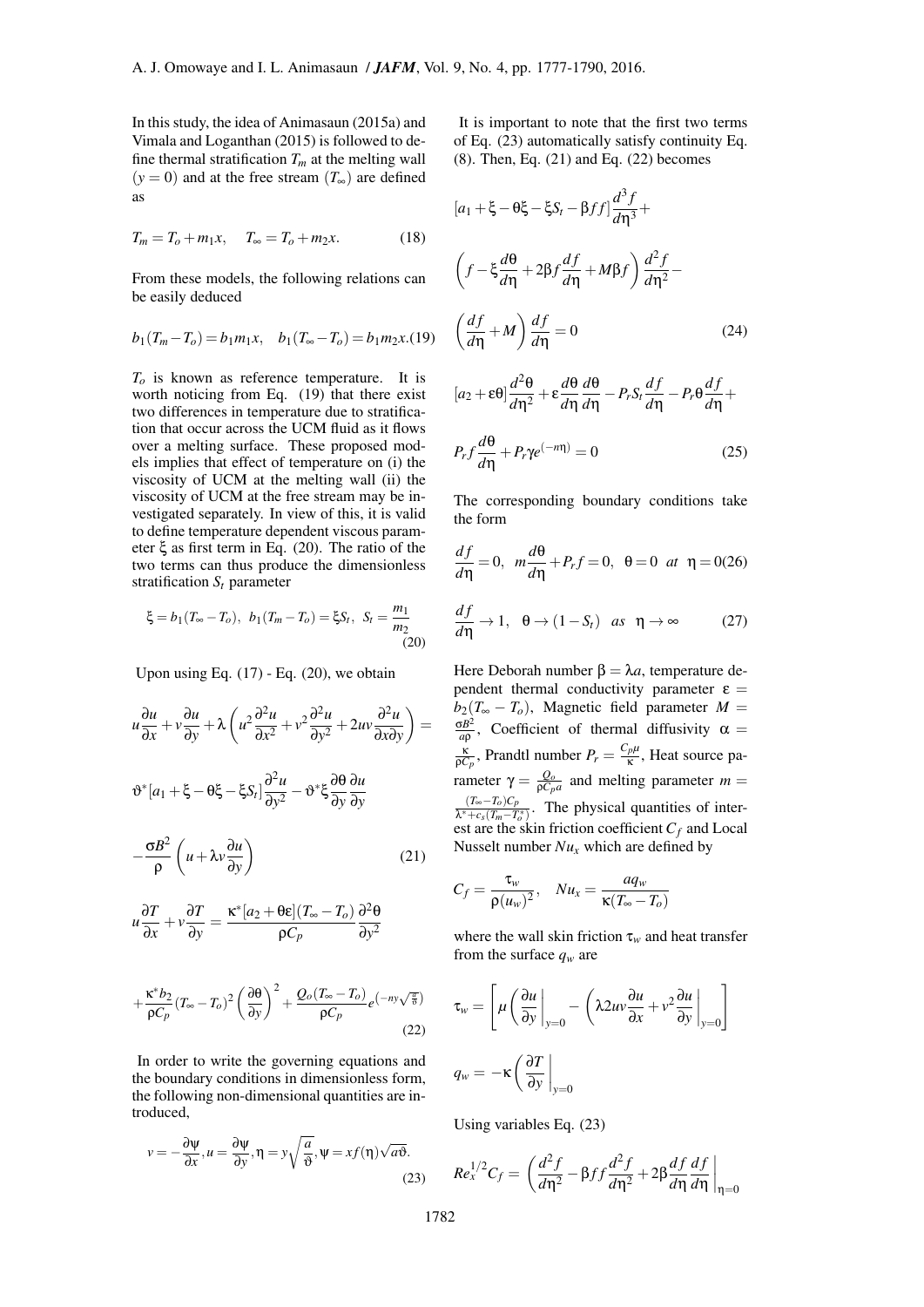$$
\frac{Nu_{x}}{Re_{x}^{1/2}}=-\left(\frac{\partial\theta}{\partial\eta}\bigg|_{\eta=0},\quad Re_{x}^{1/2}=\frac{axx}{\vartheta}
$$

the local Reynolds number is defined as  $Re<sub>x</sub><sup>1/2</sup>$ .

#### 3. METHOD OF SOLUTION

Numerical solutions of the ordinary differential equations Eq. (24) and Eq. (25) with the Neumann boundary conditions Eq. (26) and Eq. (27) are obtained using classical Runge-Kutta method with shooting. The BVP cannot be solved on [an](#page-5-3) infinite int[erv](#page-5-4)al, and it would be impractical to solve it for eve[n a](#page-5-5) very large [fini](#page-5-6)te interval. In this work, we impose the infinite boundary condition at a finite point  $\eta_{\infty} = 6$ . The set of coupled ordinary differential equations along with boundary conditions have been reduced to a system of five simultaneous equations of first order for five unknowns following the method of superposition Na (1979). In order to integrate the corresponding I.V.P. the values of  $f(0)$ ,  $f''(0)$  and  $\theta'(0)$  are required, but no such values exist after the nondimensionalization of the boundary conditions [Eq. \(14\) a](#page-12-17)nd Eq. (15). It is important to report that, we may easily obtain  $f(0)$  by setting  $m =$ 0. The suitable guess values for  $G_1 = f''(0)$ ,  $G_2 = \theta'(0)$  and  $G_3 = f(0)$  are chosen and then integ[rati](#page-4-2)on is carri[ed o](#page-4-3)ut. The condition is used as  $Guess = [(P<sub>r</sub>G<sub>3</sub> + mG<sub>2</sub>); 0; G<sub>1</sub>; 0; G<sub>2</sub>].$  The calculated values for  $f(\eta)$  and  $\theta(\eta)$  at  $\eta = 6$  are compared with the given boundary conditions in Eq. (27) and the estimated values  $f(0)$ ,  $f''(0)$ and  $\theta'(0)$  are adjusted to give a better approximation of the solution. Series of values for  $f(0)$ ,  $f''(0)$  and  $\theta'(0)$  are considered and applied with fourt[h-o](#page-5-6)rder classical Runge-Kutta method using step size  $\Delta \eta = h = 0.01$ . The above procedure is repeated until asymptotically converged results are obtained within a tolerance level of 10*−*<sup>4</sup> . It is worth mentioning that there exist no related published articles that can be used to validate the accuracy of the numerical results. Eq. (24) - Eq. (27) can easily be solved using ODE solvers such as MATLAB's bvp4c solver (see Shampine *et al.* (2010)).

#### [3.1](#page-5-3) Veri[ficat](#page-5-6)ion of the results

In order to verify the accuracy of the present [analysis, the results of](#page-13-5) Classical Runge-Kutta together with shooting have been compared with that of byp4c for the limiting cases when  $\xi = \varepsilon = \gamma = 0$ ,  $\beta = 0.3$ ,  $S_t = 0.3$ ,  $M = 0.5$  and  $n = 1$  at various values of  $P_r$  and *m*. The comparison in the above cases is found to be in excellent agreement, as shown in Table 1. The excellent agreement is an encouragement for further study of the effects of other parameters on the dimensionless governing equations representing UCM fluid flow over a melting surface.

### 4. DISCUSSION OF RESULTS

The numerical computations have been carried out for various values of temperature dependent viscous parameter, Stratification parameter, Deborah number, Magnetic field parameter, temperature dependent thermal conductivity parameter, Prandtl number, Space dependent heat source parameter, Intensity of heat distribution on space parameter and melting parameter using numerical scheme discussed in the previous section. To avoid any corresponding effect(s) on the fluid flow (i.e. decrease in the volume and changing of state) of UCM due to high temperature when investigating the effect of dimensionless temperature dependent viscous and thermal conductivity parameters, variable  $a_1 = a_2$  in Eq. (16) may be considered as unity. In order to illustrate the results graphically, the numerical values are plotted in Figs 2 - 13.

From Table 1, it is observed that the magnitude [of](#page-4-4) *−*θ *′* (0) which is proportional to local heat transfer is small when  $m = 0$  and large when  $m = 0.5$  as Prandtl number increases. This result shows a significant increase in local heat transfer rate with an increase in melting rate. In real life, melting is a phase transformation process that is accompanied by absorption of thermal energy. Hence, this accounts for the absorption of thermal energy at the wall which corresponds to an increase in the rate of heat trans-

Table 1 Comparison of  $f''(0)$  and  $-\theta'(0)$ using Runge-Kutta together with shooting techniques and **bvp4c** with *P<sup>r</sup>* and *m* when  $n = 6$ 

| 'l∞ <sup>— ∪</sup>   |                     |                |  |  |
|----------------------|---------------------|----------------|--|--|
|                      | $\overline{f''(0)}$ | f''(0)         |  |  |
|                      | RK4SM               | bvp4c          |  |  |
| $P_r = 0.3, m = 0$   | 0.0223028           | 0.022302813    |  |  |
| $P_r = 0.4, m = 0$   | 0.0223028           | 0.022302813    |  |  |
| $P_r = 0.5, m = 0$   | 0.0223028           | 0.022302813    |  |  |
| $P_r = 0.7, m = 0$   | 0.0223028           | 0.022302813    |  |  |
| $P_r = 0.3, m = 0.5$ | 0.0146914           | 0.014691075    |  |  |
| $P_r = 0.4, m = 0.5$ | 0.0171746           | 0.017174749    |  |  |
| $P_r = 0.5, m = 0.5$ | 0.0187310           | 0.018731087    |  |  |
| $P_r = 0.7, m = 0.5$ | 0.0204998           | 0.020499887    |  |  |
|                      | $-\theta'(0)$       | $-\theta'(0)$  |  |  |
|                      | RK4SM               | bvp4c          |  |  |
| $P_r = 0.3, m = 0$   | $-0.0716716$        | $-0.071671675$ |  |  |
| $P_r = 0.4, m = 0$   | $-0.0606259$        | $-0.060625997$ |  |  |
| $P_r = 0.5, m = 0$   | $-0.0508994$        | $-0.050899542$ |  |  |
| $P_r = 0.7, m = 0$   | $-0.0344803$        | $-0.034480445$ |  |  |
| $P_r = 0.3, m = 0.5$ | $-0.0683261$        | $-0.068325631$ |  |  |
| $P_r = 0.4, m = 0.5$ | $-0.0581836$        | $-0.058183585$ |  |  |
| $P_r = 0.5, m = 0.5$ | $-0.0491345$        | $-0.049134832$ |  |  |
| $P_r = 0.7, m = 0.5$ | $-0.0336167$        | $-0.033616759$ |  |  |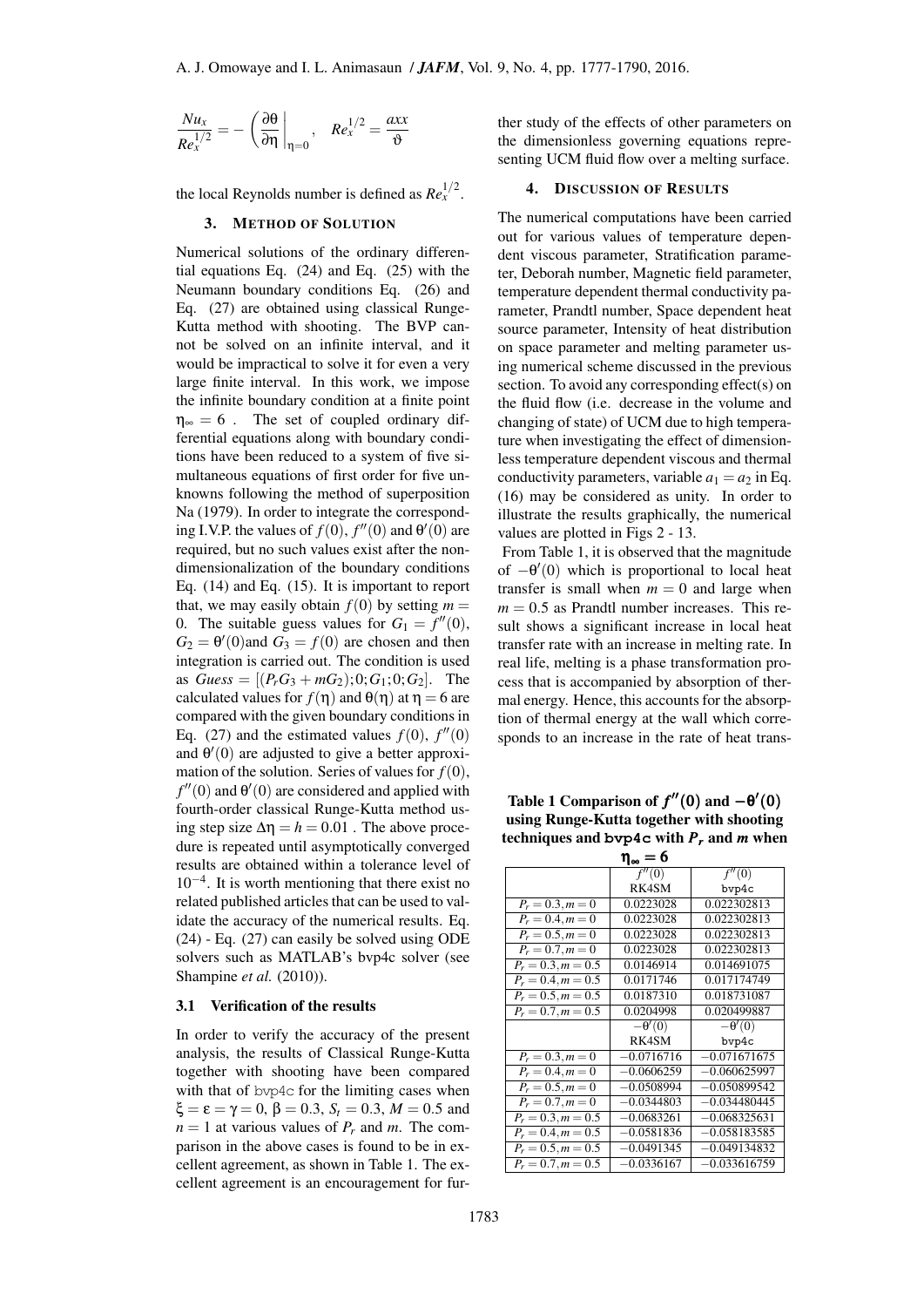

Fig. 2. Temperature profiles  $\theta(\eta)$  for different values of stratification parameter  $(S_t)$ .



Fig. 3. Temperature Gradient profiles θ *′* (η) for different values of stratification parameter  $(S_t)$ .

fer with melting. This result is in good agreement with the report of Fukusako and Yamada (1999). The variations of temperature profiles θ(η) along similarity variable η with different values of stratification parameter are plotted in Fig. 2. At a constant va[lue of stratification pa](#page-12-11)[ramete](#page-12-11)r, it is seen that  $\theta(\eta)$  enlarges continuously as η grows. At all points in the fluid domain ( $0 \le \eta \le 6$ ), it is seen that  $\theta(\eta)$  decreases with an increase in the magnitude of stratification parameter with a negligible decrease few distance from the melting surface and significant decrease thereafter till freestream. Physically, increase in the magnitude of stratification parameter corresponds to a systematic way of decreasing the heat energy from the freestream (i.e. to control the heat energy from upper hot environment into the fluid domain). It is worth mentioning that as the heat energy is reducing, hence the temperature of the UCM fluid within the fluid layer is decreasing. The negligible decrease near the melting surface shown in Fig. 2. can be traced to the rate of melting which



Fig. 4. Velocity Profiles *f ′* (η) for different values of stratification parameter (*St*).



Fig. 5. Transverse Velocity Profiles *f*(η) for different values of stratification parameter  $(S_t)$ .

occurs at the wall (i.e.  $m = 0.2$ ). This behavior near the horizontal wall can be controlled by either increasing or decreasing the magnitude of *m* while increasing thermal stratification parameter. The result is in good agreement with real life situation based on the fact that a decrease in temperature is significant near freestream and decreases negligibly as  $\eta$  tends from 6 to 0. It is also noticed that this decrease obey the melting boundary condition of temperature at the wall  $(\theta_{n=0} = T_m = 0)$ . It is observed in Fig. 3. that temperature gradient is a decreasing function of stratification at all point of η. It is further seen that all profiles tend to 0.4 as  $\eta \rightarrow 6$ . From this graph, it is evidently to report that  $-\theta'(0)$ which is proportional to local heat transfer rate increases significantly with an increase in stratification. In Fig. 3, we also notice that  $-\theta'(0)$ increases negligible at the freestream with an increase in  $S_t$ . In this study, setting  $m = 0$  can seriously affect the melting processes at the wall. In addition to this fact, existence of melting at the wall together with an increase in stratification parameter depicts a negligible increase in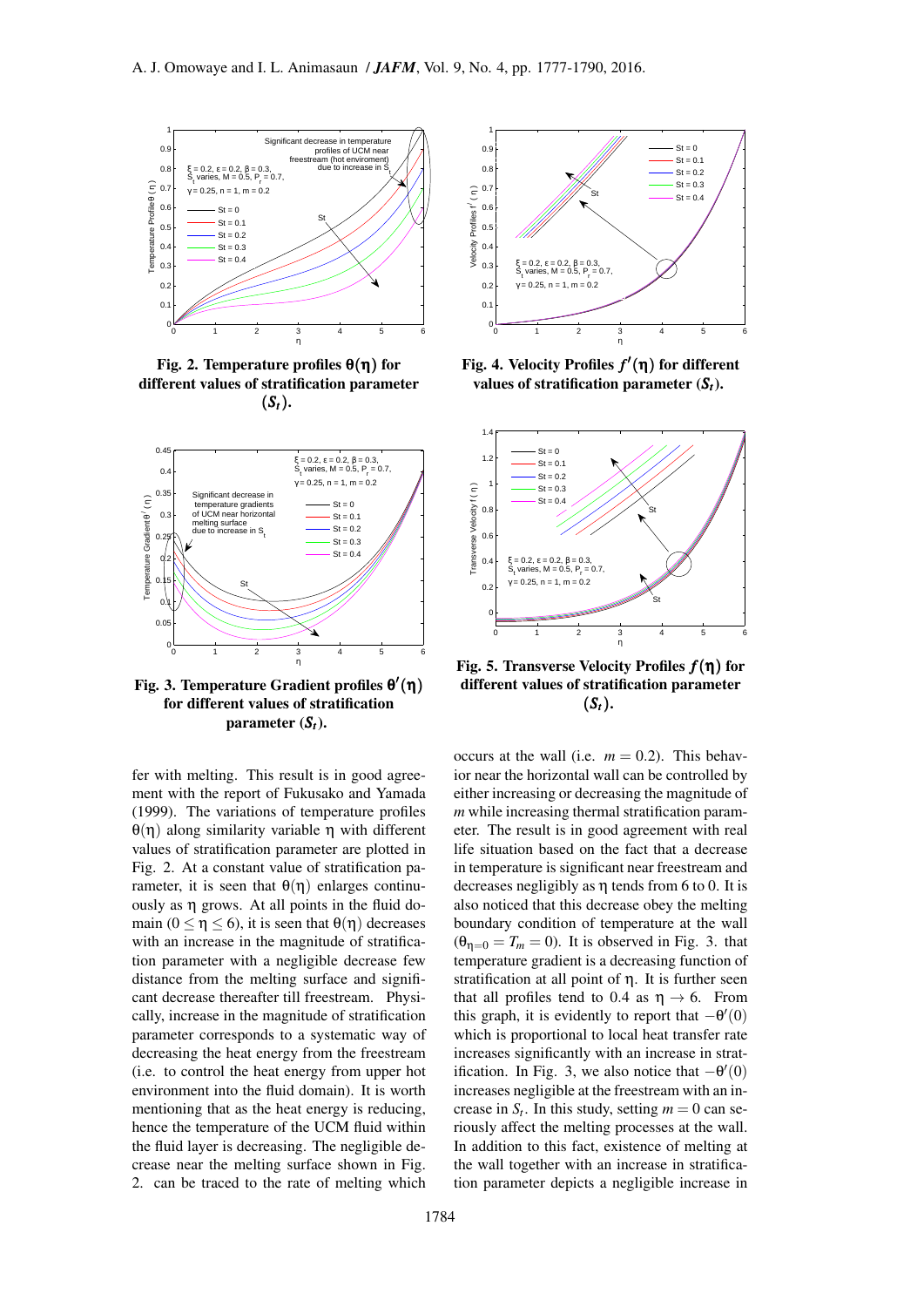longitudinal velocity and significant increase in transverse velocity (see Fig. 4 and Fig. 5). As temperature decreases with an increase in stratification parameter, velocity profiles are expected to decrease as reported in Animasaun (2015a). It is worth noticing that such effect exists due to the presence of suction and the kind of fluid under consideration (Casson fluid). In this research, mathematical model [which denote](#page-11-8) [melting](#page-11-8) heat transfer has replaced the suction at the wall. It is also important to remark that the results we obtained here is in good agreement with that of Fig. 6. reported in Hayat *et al.* (2013). We believe that this influence requires further investigation by replacing melting heat transfer model with suction model (i. e. to study the effect of suction on UCM flui[d with vari](#page-12-10)[able th](#page-12-10)ermo-physical properties subject to thermal stratification).

It is also important to report that the influence of freestream temperature together with internally exponential heat source account for the increase in velocity and transverse velocity of UCM as it flows. Infact, these influences totally subdues the effect of increasing stratification which ought to decrease the velocity profile as reported in Animasaun (2015a). The variations of  $f(η)$  along η with different values of ξ are plotted in Fig. 6. It is seen that the increase of ξ leads to the enhancement of the velocity profiles. [We further notice th](#page-11-8)at, increase in the magnitude of  $\xi$  has no effect on  $f(\eta)$ near the melting wall. As shown in Fig. 6, ξ has an evident effect on  $f(\eta)$  that the larger the value of ξ is, the greater the velocity is. The physics behind this is that, as magnitude of ξ increases at a constant value of  $b_1$ , this corresponds to an increase in temperature difference of  $(T_\infty - T_o)$ . Hence, this increase in temperature weakens the intermolecular forces which hold the molecule of UCM so tight. In view of this, the dynamic viscosity is gradually reduced and corresponds to increase in velocity as shown in Fig. 6 and Fig. 7. It is further observed in Fig. 7. that increase in the magnitude of temperature dependent viscous parameter has negligible effect on velocity profiles near the free stream. Physically, the temperature of UCM near the hot environment (free stream) is almost the same. In such a situation, the flow velocity approaches to the maximum value. In this study, it is important to note that increase in the temperature dependent thermal conductivity parameter (ε) at a constant value of  $b_2$  corresponds to an increase in temperature difference  $(T_{\infty} - T_o)$ . This explains the increase in temperature profiles shown in Fig. 8. due to increase in the magnitude of ε.



Fig. 6. Transverse Velocity Profiles *f*(η) for different values of temperature dependent viscous conductivity parameter (ξ) when  $\varepsilon = 0.2, m = 0.2.$ 



Fig. 7. Velocity Profiles *f ′* (η) for different values of temperature dependent viscous conductivity parameter (ξ) when  $\varepsilon = 0.2, m = 0.2.$ 



Fig. 8. Temperature Profiles θ(η) for different values of temperature dependent thermal conductivity parameter  $(\epsilon)$  when ξ =  $0.2, γ = 0.25$ .

In the absence of melting heat transfer, thermal stratification and energy equation, Eq. (24) - Eq. (27) reduces to the fluid flow problem con-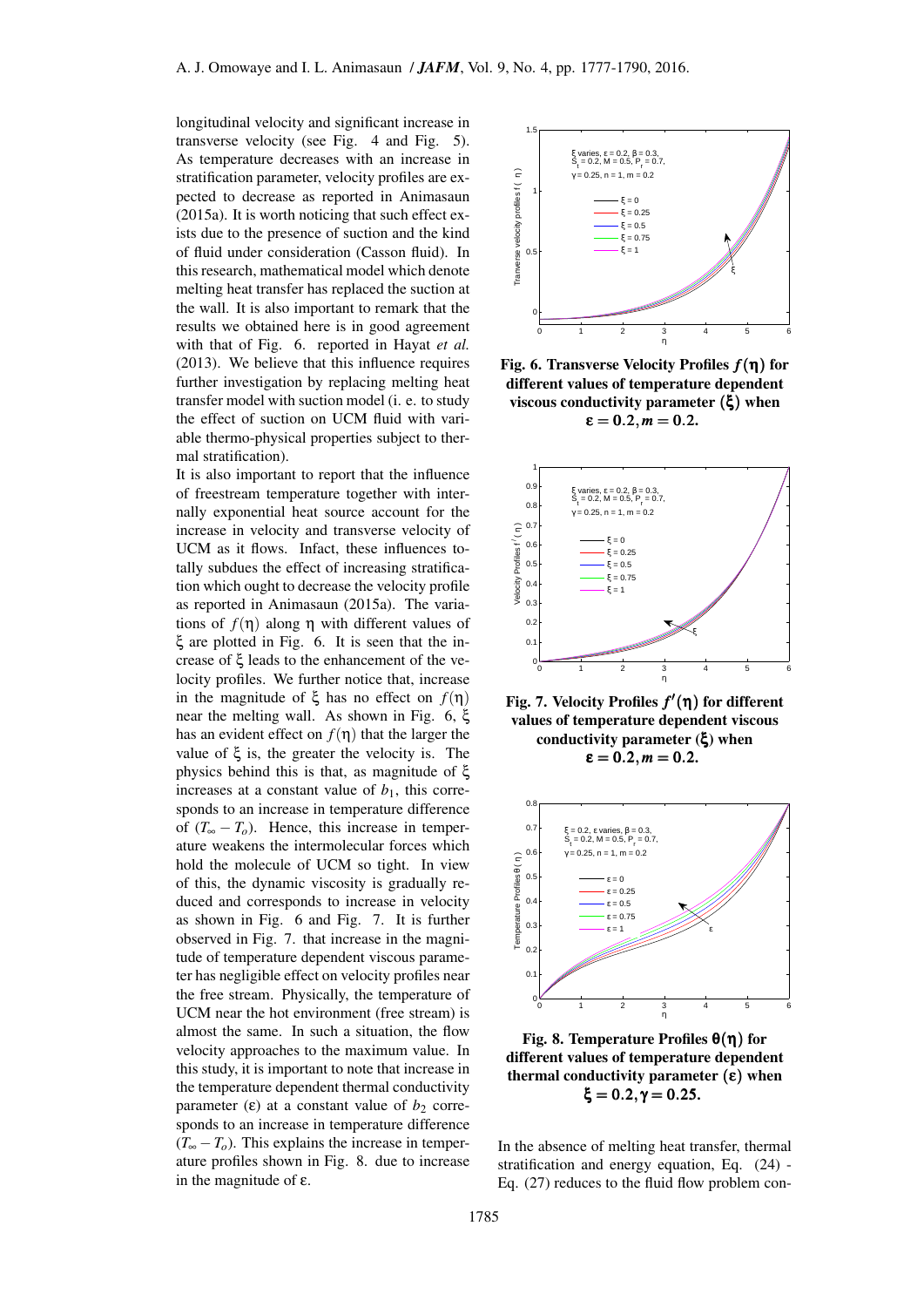

Fig. 9. Velocity Profiles *f ′* (η) for different values of Deborah number (β) when ξ = ε = 0.2.



Fig. 10. Temperature Profiles Profiles θ(η) for different values of Deborah number (β) when  $\xi = \epsilon = 0.2$ .



Fig. 11. Shear stress Profiles *f ′′*(η) for different values of Deborah number (β) when  $ξ = ε = 0.2$ .

sidered by Motsa *et al.* (2012) if  $f'(0) = 1$ ,  $f(0) = R = 0$  and  $f'(\eta \to \infty) = 0$  where *R* is defined as suction parameter. In this limiting case, increase in the magnitude of Deborah number cor[responds to decrease in](#page-12-4) velocity profiles. Physically, this result is true. At a con-

stant value of stretching rate (with S.I. unit  $s^{-1}$ ), increase in the magnitude of Deborah number implies increase in relaxation time; hence, the UCM fluid behaves like a solid as it flows. This account for the decrease in velocity profiles. It is worth mentioning that this result holds due to the stretching at the wall. In view of this, no-slip condition ( $u = 0$  at  $y = 0$ ) tends to have a great influence on the effect of increasing Deborah number on velocity profile of UCM. To unravel the dynamics of UCM fluid flow over melting surface towards hot environment, it is valid to consider (i)  $T(y = 0) = T_m$  which leads to  $\theta(\eta = 0) = 0$ , (ii)  $T(y \to \infty) \to T_{\infty}$  which leads  $\text{to } \theta(\eta \to \infty) \to (1 - S_t)$ , (iii)  $u(y = 0) = 0$  which leads to  $f'(\eta) = 0$ , and (iv)  $u(y \to \infty) \to u_e$ which leads to  $f'(\eta) \to 1$ . All these facts account for the increase in velocity function with Deborah number as shown in 9. We then examine the effects of Deborah number on the profiles of temperature and shear stress. It is observed in Fig. 10. that temperature profiles decreases with an increase in the magnitude of Deborah number within the fluid domain. It is shown in Fig. 11. that shear stress of UCM decreases very close to the free stream with an increase in Deborah number.

Fig. 12. and Fig. 13. illustrates the effects of Deborah number and melting heat transfer rate on local skin friction coefficient and local heat transfer rate. At a constant value of Deborah number, the local skin friction coefficient reduces significantly with an increase in melting rate. Physically, increase in melting rate absorbed all heat energy near the wall and this enhance drag. The same effect is observed when the magnitude of Deborah number is increased. It is further observed that the rate at which lo-



Fig. 12. Variation of the local skin friction coefficient with melting parameter(*m*) and Deborah number  $(β)$ .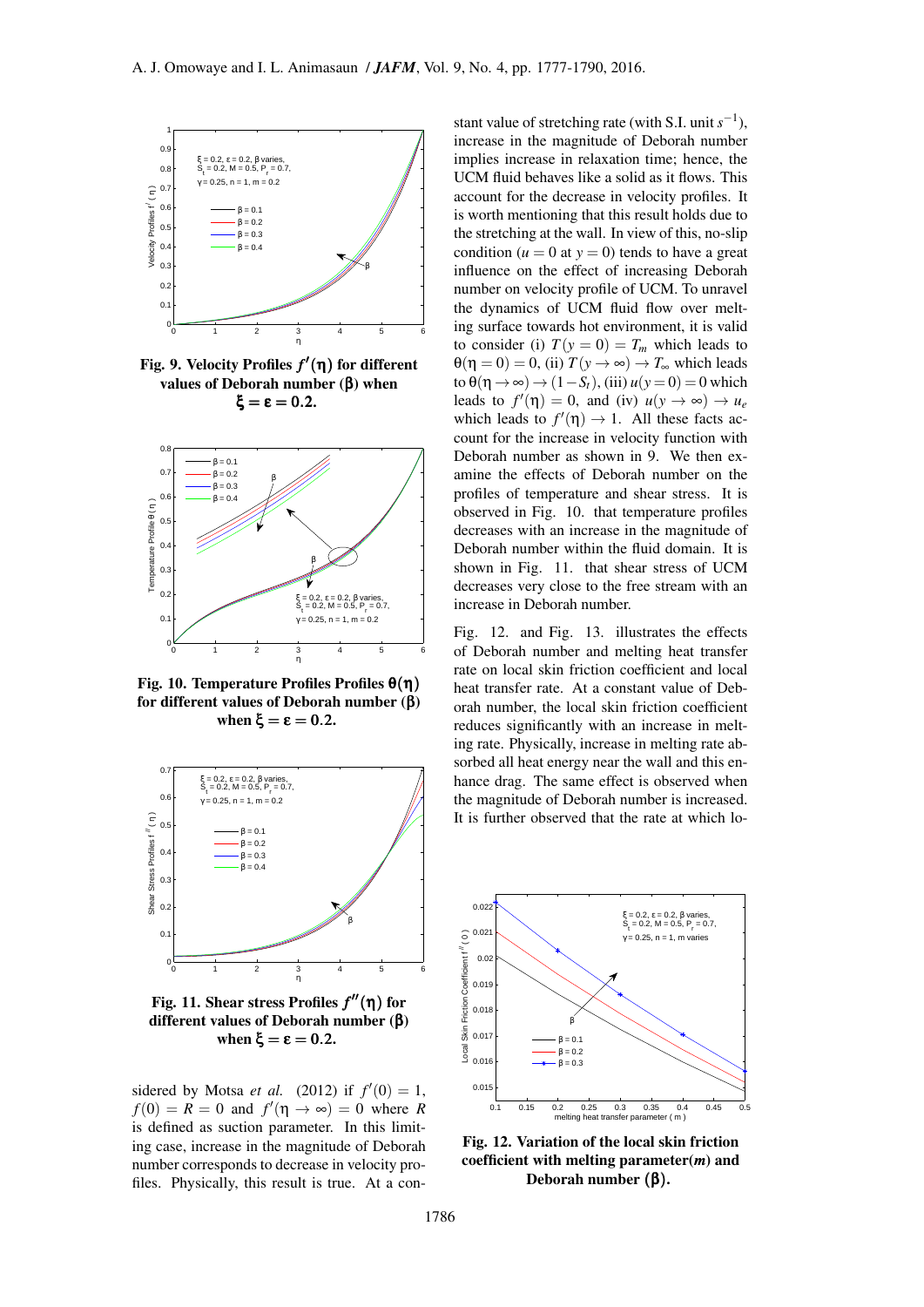

Fig. 13. Variation of the local heat transfer rate with melting parameter(*m*) and Deborah number (β).

cal skin friction decreases with melting is low at small magnitude of β and high at large magnitude of β. In Fig. 13, it is shown that *−*θ *′* (η) which is proportional to local heat transfer rate increases with melting heat transfer rate and also increases with an increase in the magnitude of Deborah number. The values of  $f(0)$ ,  $f'(0)$ and *−*θ *′* (0) for different values of *m* and β are listed in Table 2 - 4. It is seen that at a constant value of β, transverse velocity at the wall  $(\eta = 0)$  decreases with *m* (see Table 2). It is

Table 2 Values of Transverse velocity at the wall *f*(0) for different values of melting parameter *m* when  $ξ = ε = S_t = 0.2$ , β varies,  $M = 0.5$ ,  $P_r = 0.7$ ,  $\gamma = 0.25$ ,  $n = 1$ 

and *m* varies when  $\eta_{\infty} = 6$ 

|           | f(0)           | f(0)           |
|-----------|----------------|----------------|
|           | $\beta = 0.1$  | $\beta = 0.3$  |
| $m=0.1$   | $-0.028659690$ | $-0.028087040$ |
| $m = 0.2$ | $-0.056323955$ | $-0.055329768$ |
| $m = 0.3$ | $-0.083061375$ | $-0.081774033$ |
| $m = 0.4$ | $-0.108928104$ | $-0.107462729$ |
| $m = 0.5$ | $-0.133987521$ | $-0.132428171$ |

Table 3 Values of Transverse velocity at the wall *f ′′*(0) for different values of melting parameter *m* when  $ξ = ε = S_t = 0.2$ , β varies,  $M = 0.5$ ,  $P_r = 0.7$ ,  $\gamma = 0.25$ ,  $n = 1$ and *m* varies when  $n = 6$ 

| and <i>m</i> varies when $\eta_{\infty}$ – $\upsilon$ |               |               |  |  |
|-------------------------------------------------------|---------------|---------------|--|--|
|                                                       | f''(0)        | f''(0)        |  |  |
|                                                       | $\beta = 0.1$ | $\beta = 0.3$ |  |  |
| $m=0.1$                                               | 0.0201296768  | 0.0221872933  |  |  |
| $m = 0.2$                                             | 0.0186232546  | 0.0203127802  |  |  |
| $m = 0.3$                                             | 0.0172505593  | 0.0186068275  |  |  |
| $m = 0.4$                                             | 0.0159924637  | 0.0170528754  |  |  |
| $m = 0.5$                                             | 0.0148444582  | 0.0156300600  |  |  |

Table 4 Values of local heat transfer rate at the wall *−*θ *′* (0) for different values of

melting parameter *m* when  $\xi = \varepsilon = S_t = 0.2$ , β varies, *M* = 0*.*5, *P<sup>r</sup>* = 0*.*7, γ = 0*.*25, *n* = 1 and *m* varies when  $n_0 = 6$ 

| and <i>n</i> varies when $\eta_{\infty}$ |                |                |  |  |
|------------------------------------------|----------------|----------------|--|--|
|                                          | $-\theta'(0)$  | $-\theta'(0)$  |  |  |
|                                          | $\beta = 0.1$  | $\beta = 0.3$  |  |  |
| $m=0.1$                                  | $-0.200617833$ | $-0.196609283$ |  |  |
| $m = 0.2$                                | $-0.197133845$ | $-0.193654188$ |  |  |
| $m = 0.3$                                | $-0.193809875$ | $-0.190806077$ |  |  |
| $m = 0.4$                                | $-0.190624182$ | $-0.188059777$ |  |  |
| $m = 0.5$                                | $-0.187582530$ | $-0.185399439$ |  |  |

further observed in Table 2 that at high value of melting (i.e.  $m = 0.5$ ), the magnitude of  $f(0)$ when  $\beta = 0.3$  is greater than when  $\beta = 0.1$ .

#### 5. CONCLUSION

We have numerically studied the similarity solutions of steady upper-convected Maxwell fluid flow over melting surface situated in hot environment. The corresponding influences of thermal stratification, variation in viscosity and thermal conductivity due to temperature are properly considered. The governing (dimensional) partial differential equations are converted into (dimensionless) nonlinear ordinary differential equations by using similarity transformation. Mathematical expressions which can be used to investigate the effects of temperature on the viscosity of UCM at the melting wall and near the freestream is presented. The dimensionless governing equations are solve numerically. Results for the skin friction coefficient, local Nusselt number, transverse velocity profiles, velocity profiles as well as temperature profiles are presented for different values of the governing parameters. Effects of the melting parameter, temperature dependent viscous parameter, temperature dependent thermal conductivity parameter, Deborah number and Prandtl number on the flow and heat transfer characteristics are thoroughly examined. The main points of the present study can be summed up as follows:

- *•* Longitudinal velocity and transverse velocity are increasing functions of stratification parameter. The classical effect of increasing stratification on velocity is subdued by the intense freestream temperature together with internal exponentially heat source.
- *•* At small magnitude of Deborah number within  $(0.1 \leq \beta \leq 0.3)$ , local skin friction coefficient decreases significantly with an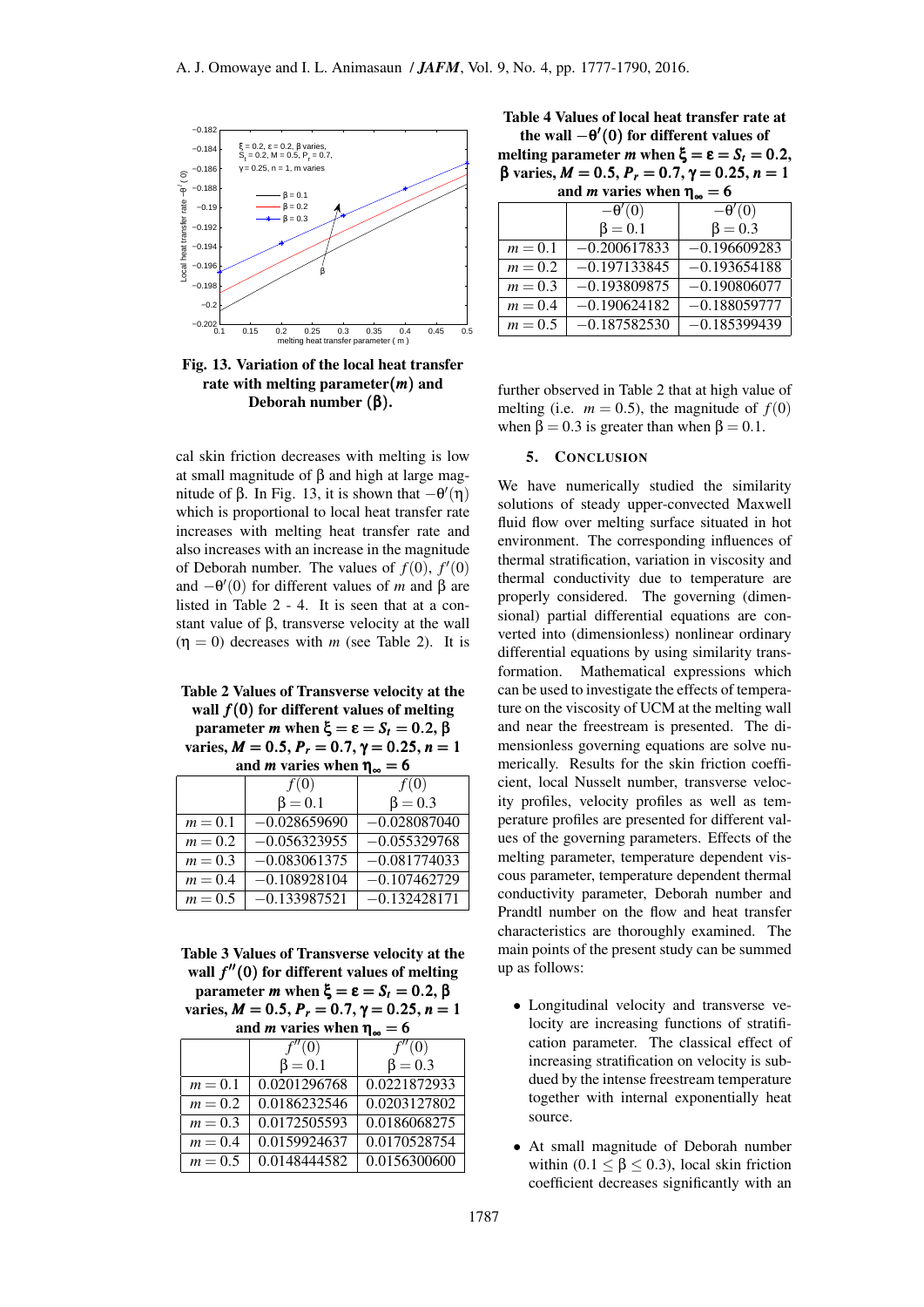increase in melting. The local skin friction coefficient increases significantly with an increase in Deborah number at large magnitude of melting parameter and increases more significantly at small magnitude of melting parameter. The magnitude of transverse velocity at the wall  $f(0)$ when  $\beta = 0.3$  is larger than when  $\beta = 0.1$ . Within small range of melting heat transfer (i.e.  $0.1 \le m \le 0.2$ ), decrease in local skin friction is more pronounced when magnitude of Deborah number is very large.

- *•* At a constant value of Deborah number, local heat transfer rate decreases with melting heat transfer. At each value of melting parameter within  $(0.1 \le m \le 0.5)$ , local heat transfer rate increases with Deborah number.
- *•* As UCM fluid experiencing deformation over a given time frame, the behavior (dynamic) of UCM is strongly dependent on the stretching at the wall. Increase in Deborah number corresponds to an increase in velocity profiles provided  $u(x, y = 0) = 0$ and  $u(x, y \to 0) \to u_e$  (Blasius Boundary Condition).

## ACKNOWLEDGMENTS

The authors wish to express their thanks to the anonymous Reviewer for his/her valuable and interesting comments.

## **REFERENCES**

- Abbas, Z., T. Hayat, and N. Alib (2008). Mhd flow and mass transfer of a upperconvected maxwell fluid past a porous shrinking sheet with chemical reaction species. *Physics Letters A 372*(26), 4698–4704.
- <span id="page-11-1"></span>Abbas, Z., M. Sajid, and T. Hayat (2006). Mhd boundary-layer flow of an upperconvected maxwell fluid in a porous channel. *Theoretical and Computational Fluid Dynamics 20*(4), 229–238.
- <span id="page-11-8"></span>Animasaun, I. L. (2015a). Casson fluid flow of variable viscosity and thermal conductivity along exponentially stretching sheet embedded in a thermally stratified medium with exponentially heat generation. *Journal of Heat and Mass Transfer Research 2*(2), Article in Press.
- <span id="page-11-11"></span>Animasaun, I. L. (2015b). Effects of thermophoresis, variable viscosity and thermal conductivity on free convective heat

and mass transfer of non-darcian mhd dissipative casson fluid flow with suction and nth order of chemical reaction. *Journal of the Nigerian Mathematical Society-Elsevier 34*, 11–31.

- <span id="page-11-5"></span>Animasaun, I. L., E. Adebile, and A. Fagbade (2015). Casson fluid flow with variable thermo-physical property along exponentially stretching sheet with suction and exponentially decaying internal heat generation using the homotopy analysis method. *Journal of the Nigerian Mathematical Society*.
- <span id="page-11-3"></span>Animasaun, I. L., K. S. Adegbie, A. J. Omowaye, and A. B. Disu (2015). Heat and mass transfer of upper convected maxwell fluid flow with variable thermophysical properties over horizontal melting surface. *Applied Mathematics 6*(-), 1362-1379.
- <span id="page-11-0"></span>Barnes, H. A., J. F. Hutton, and K. Walters (1989). *An Introduction to Rheology*. New York: Elsevier Science Publishing Company.
- <span id="page-11-7"></span>Batchelor, G. K. (1987). *An Introduction to Fluid Dynamics*. London: Cambridge University Press.
- <span id="page-11-12"></span>Charraudeau, J. (1975). Influence de gradients de properties physiques en convection force application au cas du tube. *International Journal of Heat and Mass Transfer 18*(1), 87–95.
- <span id="page-11-4"></span>Crepeau, J. and R. Clarksean (1997). Similarity solutions of natural convection with internal heat generation. *Transactions of ASME - Journal of Heat Transfer* (119), 184–185.
- <span id="page-11-9"></span>Dunn, J. and K. Rajagopal (1995). Fluids of differential type: critical review and thermodynamic analysis. *International Journal of Engineering Science 33*(5), 689– 729.
- <span id="page-11-6"></span>Epstein, M. (1975). The effect of melting on heat transfer to submerged bodies. *Letters in Heat and Mass Transfer 2*(2), 97– 104.
- <span id="page-11-10"></span>Epstein, M. and D. H. Cho (1976). Melting heat transfer in steady laminar flow over a flat plate. *Journal of Heat Transfer 98*, 531–533.
- <span id="page-11-2"></span>Fosdick, R. L. and K. R. Rajagopal (1979). Anomalous features in the model of second grade fluids. *Archive for Rational Mechanics and Analysis 70*(2), 145–152.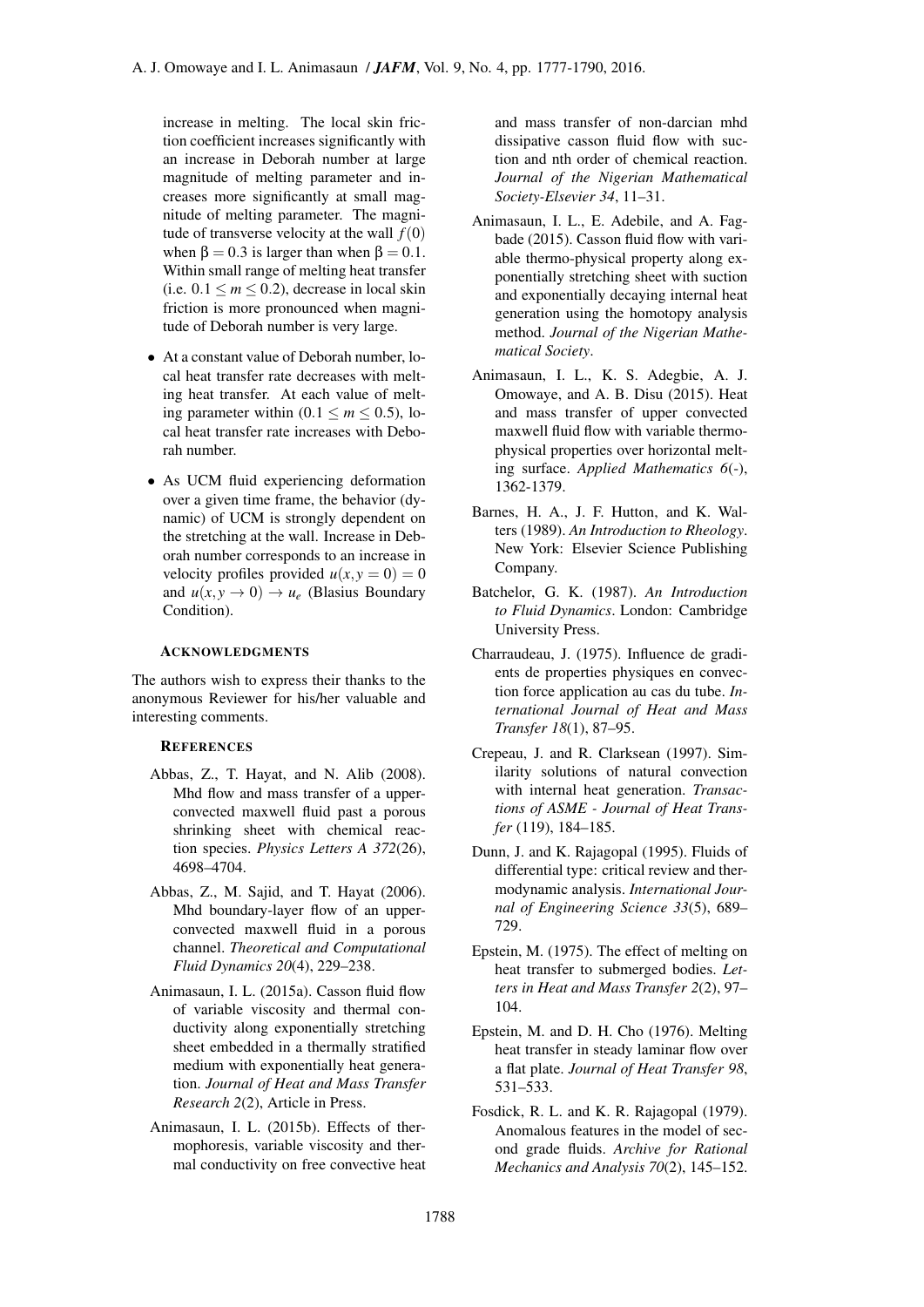- <span id="page-12-11"></span>Fukusako, S. and M. Yamada (1999). Melting heat transfer inside ducts and over external bodies. *Experimental Thermal and Fluid science 19*(2), 93–117.
- <span id="page-12-2"></span>Hayat, T., Z. Abbas, and M. Sajid (2006). Series solution for the upper-convected maxwell fluid over a porous stretching plate. *Physics Letters A* (358), 396–403.
- <span id="page-12-12"></span>Hayat, T., M. Hussain, M. Awais, and S. Obaidat (2013). Melting heat transfer in a boundary layer flow of a second grade fluid under soret and dufour effects. *International Journal of Numerical Methods for Heat and Fluid Flow 23*, 1155–1168.
- <span id="page-12-10"></span>Hayat, T., S. A. Shehzad, H. H. Al-Sulami, and S. Asghar (2013). Influence of thermal stratification on the radiative flow of maxwell fluid. *Journal of the Brazilian Society of Mechanical Sciences and Engineering 35*(4), 381–389.
- <span id="page-12-9"></span>Ishak, A., R. Nazar, N. Bachok, and I. Pop (2010). Melting heat transfer in steady laminar flow over a moving surface. *Heat Mass Transfer* (46), 463–468.
- <span id="page-12-15"></span>Larson, R. (1988). *Constitutive Equations for Polymer Melts and Solutions*. Boston: Butterworths.
- Lienhard-IV, J. H. and J. H. Lienhard-V (2008). *A heat Transfer Textbook, 3rd Edition*. Cambridge, Massachusetts, U.S.A.: Phlogiston Press.
- <span id="page-12-13"></span>Meyers, T. G., J. Charpin, and M. Tshela (2006). The flow of a variable viscosity fluid between parallel plates with shear heating. *Applied Mathematic Modeling 30*(9), 799–815.
- <span id="page-12-4"></span>Motsa, S., T. Hayat, and O. M. Aldossary (2012). Mhd flow of upper-convected maxwell fluid over porous stretching sheet using successive taylor series linearization method. *Applied Mathematics and Mechanics (English Edition) 33*(8), 975–990.
- <span id="page-12-14"></span>Mukhopadhyay, S. (2013). Effects of thermal radiation and variable fluid viscosity on stagnation point flow past a porous stretching sheet. *Meccanica-Springer 48*, 1717–1730 http://dx.doi.org/10.1007/s11012–013– 9704–0.
- <span id="page-12-5"></span>Mustafa, M., T. Hayat, S. A. Shehzad, and S. Obaidat (2012). Melting heat transfer in the stagnation-point flow of an upperconvected maxwell (ucm) fluid past a

stretching sheet. *International Journal for Numerical Methods in Fluids 68*(2), 233–243.

- <span id="page-12-17"></span>Na, T. Y. (1979). *Computational Methods in Engineering Boundary Value Problems*. New York: Academic Press.
- <span id="page-12-0"></span>Poole, R. J. (2012). The deborah and weissenberg numbers. *Rheology Bulletin 53*(2), 32–39.
- <span id="page-12-8"></span>Pop, I., N. Bachok, and A. Ishak (2010). Melting heat transfer in boundary layer stagnation-point flow towards a stretching/shrinking sheet. *Physsics Letter A 374*(4), 4075–4079.
- <span id="page-12-3"></span>Pop, I., A. Sujatha, K. Vajravelu, and K. Prasad (2012). Mhd flow and heat transfer of a ucm fluid over a stretching surface with variable thermophysical properties. *Meccanica-Springer 47*(6), 1425–1439.
- <span id="page-12-6"></span>Prasad, K., K. Vajravelu, and A. Sujatha (2013). Influence of internal heat generation/absorption, thermal radiation, magnetic field, variable fluid property and viscous dissipation on heat transfer characteristics of a maxwell fluid over a stretching sheet. *Journal of Applied Fluid Mechanics 6*(2), 249–256.
- <span id="page-12-16"></span>Reddy, M. G. and N. B. Reddy (2011). Mass transfer and heat generation effects on mhd free convection flow past an inclined vertical surface in a porous medium. *Journal of Applied Fluid Mechanics 4*(2), 7–11.
- Sadeghy, K., V. Aliakbar, and A. Alizadeh-Pahlavan (2009). The influence of thermal radiation on mhd flow of maxwellian fluids above stretching sheets. *Communications in Nonlinear Science and Numerical Simulation 14*(3), 779–794.
- Sadeghy, K., H. Hajibeygi, and S. M. Taghavi (2006). Stagnation-point flow of upper-convected maxwell fluids. *International Journal of Non-Linear Mechanics 41*(10), 1242 – 1247.
- <span id="page-12-1"></span>Sadeghy, K., A. H. Najafi, and M. Saffaripour (2005). Sakiadis flow of an upper-convected maxwell fluid. *International Journal of Non-Linear Mechanics 40*(9), 1220 – 1228.
- <span id="page-12-7"></span>Salem, A. M. and M. A. El-Aziz (2007). Mhd-mixed convection and mass transfer from a vertical stretching sheet with diffusion of chemically reactive